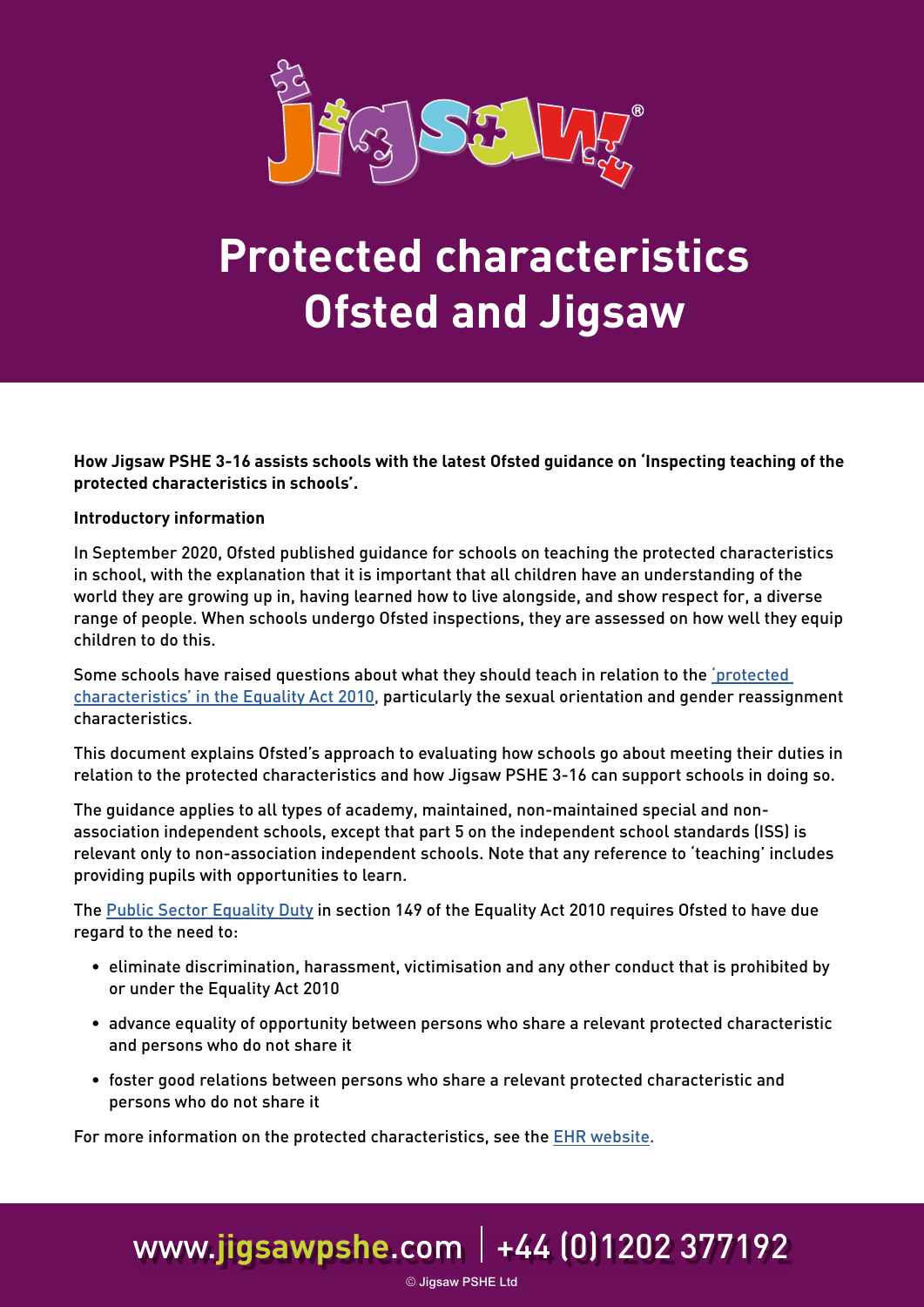

# **How teaching of the protected characteristics in schools is inspected and how Jigsaw can help**

Inspectors will gather evidence on how schools promote equality and pupils' understanding of the protected characteristics. They will use this evidence as part of evaluating and coming to judgements on three main areas:

- the personal development of pupils
- the effectiveness of leadership and management: from the start of the summer term 2021, how the school meets the requirements of the Department for Education (DfE)'s statutory guidance on relationships education, relationships and sex education and health education ('the DfE's statutory guidance') will contribute to this
- for non-association independent schools, whether the school meets the independent school standards (ISS); this also informs the judgement about the effectiveness of its leadership and management

If inspectors identify at inspection that a school is not teaching about all the protected characteristics, they will always report on this and will explain how (if at all) it has affected the school's inspection judgements.

# **How can Jigsaw help?**

Jigsaw takes a multi-faceted approach to supporting schools with the teaching of protected characteristics, and is a significant contributor to this specific inspection duty, primarily via:

- Teaching materials 3-16, including assemblies, lesson plans, images, end of Puzzle outcomes (3-11), and activities
- Supporting documents
	- <sup>o</sup> Mapping
	- o Articles
- Policy guidance
- Training, staff development and support

#### **Personal development**

This is the most appropriate area to which **Jigsaw PSHE 3-16** can be aligned.



The education inspection framework (EIF) and the school inspection handbook and independent school inspection handbook explain that pupils' understanding of the protected characteristics and how equality and diversity are promoted form part of the evidence that inspectors use to evaluate the school's personal development of pupils.

All primary and secondary schools, whether state-funded or independent, should be able to **demonstrate that no form of discrimination is tolerated** and that **pupils show respect for those who share the protected characteristics**. Schools will not be able to demonstrate this by pointing to a general policy of encouraging respect for all people.

Schools are not required to teach about all the protected characteristics in every year group; that is a matter for the school to decide, and how it plans its curriculum. However, the curriculum should be planned and delivered so that **children develop age-appropriate knowledge and understanding** during their time at the school. In secondary schools, this includes age-appropriate knowledge of the protected characteristics of sexual orientation and gender reassignment.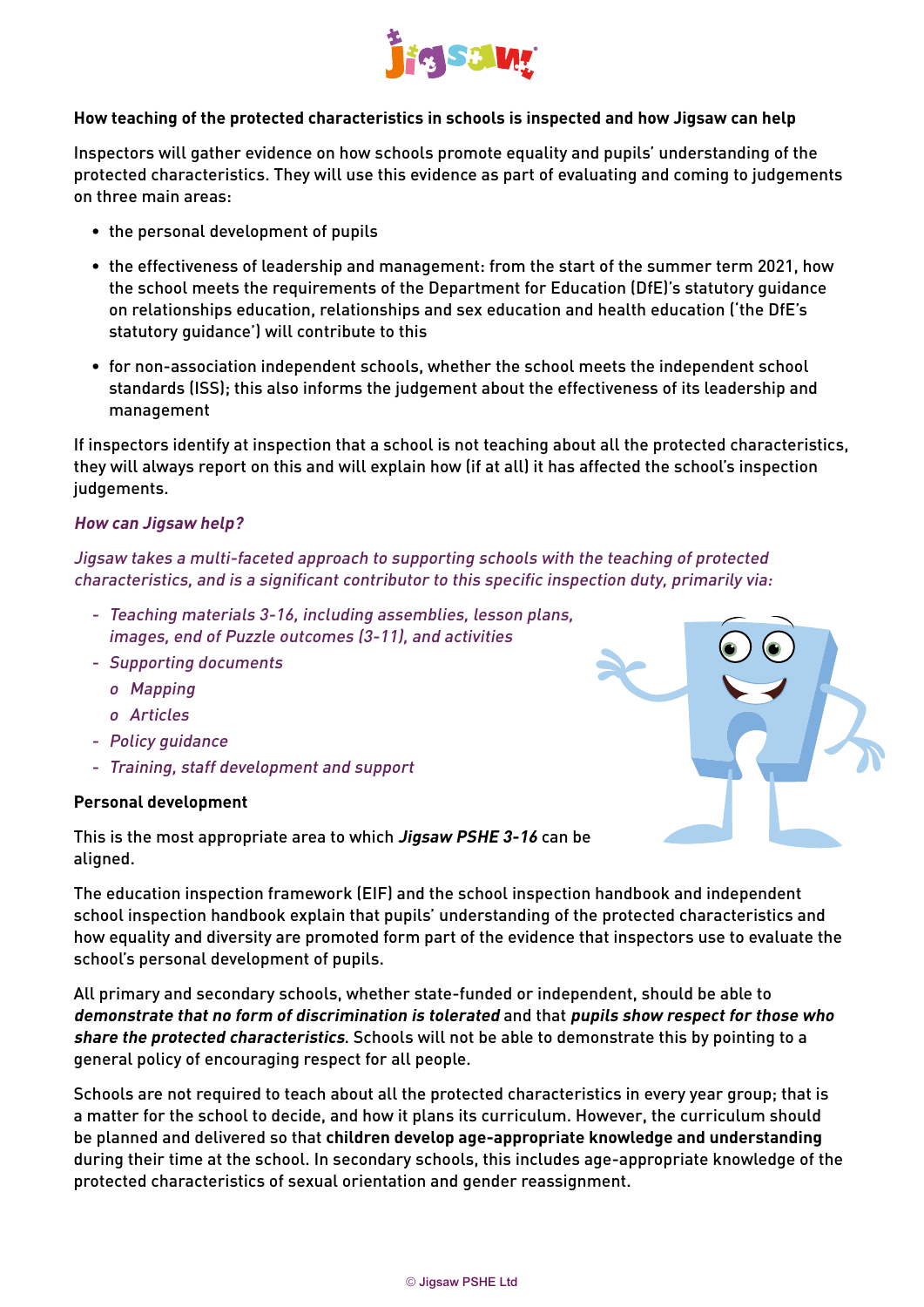

There are a range of ways schools can choose to teach about these issues in an age-appropriate way. Primary schools could, for example, teach pupils about the *different types of family groups* that exist within society. Secondary schools could, for example, teach pupils in more detail about sexuality and gender identity as well as the legal rights afforded to LGBT people. As stated in the DfE's statutory guidance, teaching on these matters should be integrated appropriately into the curriculum, rather than addressed separately or in one-off lessons.

If a school does not promote pupils' awareness and understanding of all the protected characteristics effectively, this may result in a 'requires improvement' judgement for personal development, particularly if inspectors identify one or more other weaknesses in the school's promotion of and provision for pupils' personal development. For state-funded schools, this only applies to section 5 inspections. For independent schools, this only applies to standard inspections. This is regardless of any consultation that the school may have carried out to meet the requirements in the DfE's statutory guidance.

### **How can Jigsaw help?**

The Jigsaw PSHE 3-16 teaching materials can help schools understand and promote these characteristics more fully and in a pupil-centred way. Our inclusive approach starts with children in Nursery and Reception (ages 3-5) and continues to develop through the age ranges, to age 16. Indeed, the beauty of the Jigsaw approach is that this is progressive and developmental.

Ground rules are fundamental to creating and maintaining an inclusive and safe teaching and learning environment. Establishing such an environment for both pupils and teachers is important for PSHE education lessons – especially those focusing on equality and the protected characteristics, as it:

- enables them to feel comfortable exploring values and attitudes
- enables them to express their own opinions and consider the views and opinions of others, without the fear of negative feedback, and only if they choose to.

In Jigsaw 3-16, this happens in every single lesson. It is crucial to establish a **safe, open and inclusive** learning environment based on trusting relationships between all members of the class, adults and students alike. To enable this, it is important that 'ground rules' are agreed and owned at the beginning of the year and are reinforced in every Piece – by using The Jigsaw Charter. Ideally, teachers and students will devise their own Jigsaw Charter at the beginning of the year so that they have ownership of it.

One of the most important elements of the Charter is the **Right to Pass**, where children and young people understand fully that they do not have to participate in the discussion/activity if they do not wish to. This creates a space where they can feel safe and their wishes are taken seriously by adults and peers alike. This is vital when teaching about safeguarding in both an implicit and explicit way. They choose whether they speak or not and their right to pass is upheld and respected.

The Jigsaw Charter refers to **confidentiality** too. Although, realistically, it is unlikely that complete confidentiality will be observed, it is important that children/young people are taught to respect the privacy of others and to do their best to keep what is said in Jigsaw Pieces (lessons) confidential. The teacher must emphasise that they cannot promise complete confidentiality as they must report any information relating to safeguarding concerns.

Throughout Jigsaw, the mindful approach to PSHE, students are encouraged by staff to ask questions, to find someone who can help them, and ultimately to help themselves by becoming more independent. Each 11-16 lesson ends with **signposting**: the final slide of each lesson (11-16) features links to useful websites that are relevant to the messages of the lesson. Teachers are free to add local websites and/or services to the final slide of the lesson.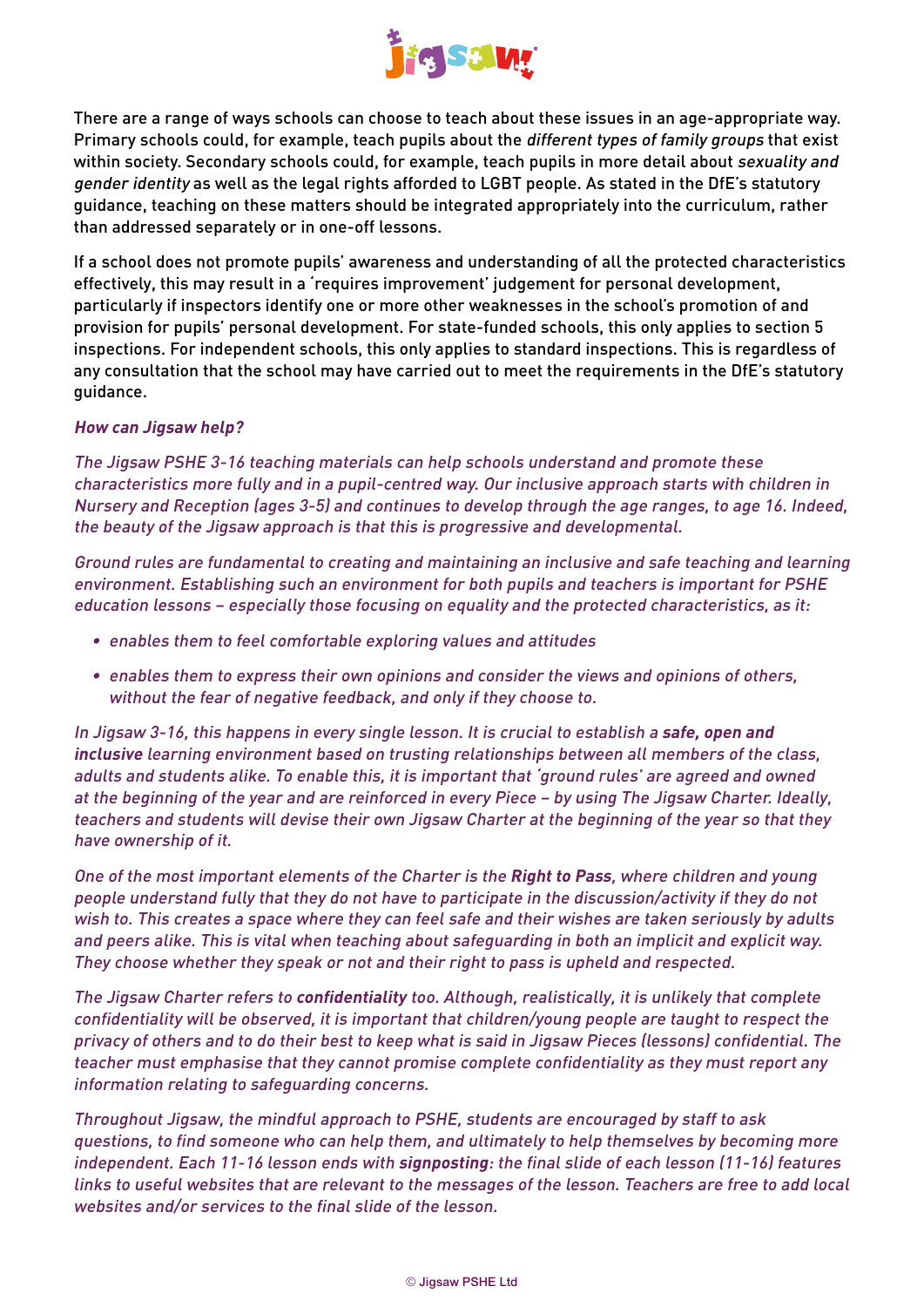

In terms of content, the Puzzle 'Celebrating Difference' is the most pertinent of units for teaching about the protected characteristics, as it focuses on similarities and differences and teaches about diversity, such as disability, racism, gender, family composition, friendships, and conflict. Children learn to accept everyone's right to 'difference', and most year groups explore the concept of 'normal'. Bullying – what it is and what it isn't, including cyber and homophobic bullying – is an important aspect of this Puzzle.

The 'Relationships' Puzzle also has a wide focus, looking at diverse topics such as families, friendships, equality in relationships, and love and loss – all of which can help to deliver the vital messages behind the Equality Act. A vital part of this Puzzle is about safeguarding and keeping children safe; this links to cyber safety and social networking, as well as attraction and assertiveness; children learn how to deal with conflict, their own strengths and self-esteem. They have the chance to explore roles and responsibilities in families and look at stereotypes. All Jigsaw lessons are delivered in an age- and stage-appropriate way so that they meet pupils' needs and can help them understand the wider world.

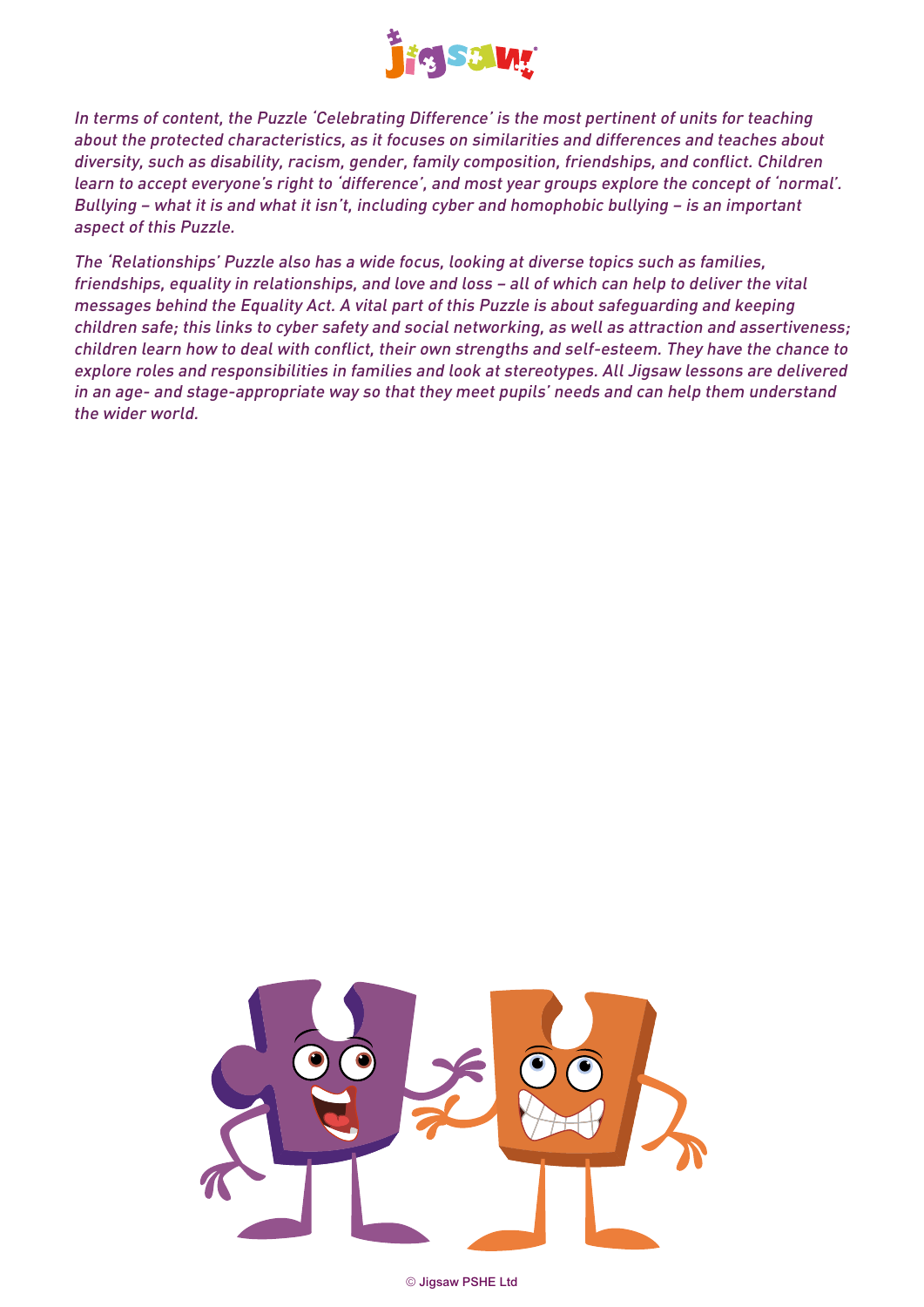

Schools across the UK are aligning their Jigsaw PSHE lessons to the Equality Act. The grid below offers some suggestions as to how particular Jigsaw lessons can be of support to schools. Note that this list is not exhaustive as there are numerous other lessons that teach about equality.

| <b>Protected</b><br>characteristics           | What this refers to                                                                                                                                                                                                                                                                                                                                                                | <b>Links to Jigsaw 3-11</b>                                                                                                                                                                                                                                                                                                         | Links to Jigsaw 11-16                                                                                                                                                                                                                                                                                                                                                                                                     |
|-----------------------------------------------|------------------------------------------------------------------------------------------------------------------------------------------------------------------------------------------------------------------------------------------------------------------------------------------------------------------------------------------------------------------------------------|-------------------------------------------------------------------------------------------------------------------------------------------------------------------------------------------------------------------------------------------------------------------------------------------------------------------------------------|---------------------------------------------------------------------------------------------------------------------------------------------------------------------------------------------------------------------------------------------------------------------------------------------------------------------------------------------------------------------------------------------------------------------------|
| Age                                           | Where this is referred to, it<br>refers to a person belonging to<br>a particular age (for example,<br>32-year-olds) or range of ages<br>(for example, 18- to 30-year-<br>olds).                                                                                                                                                                                                    | <b>Celebrating Difference</b><br>Ages 10-11<br>Piece 3: Power Struggles                                                                                                                                                                                                                                                             | <b>Celebrating Difference</b><br>Ages 11-12<br>Piece 1: Prejudice and<br>discrimination<br>Ages 13-14<br>Piece 1: Equality<br>Piece 5: Discrimination<br>Piece 6: Assessment<br>Ages 14-15<br>Piece 1: Equality: what does it<br>mean to me in the UK?<br>Piece 2: Equality in the<br>workplace<br>Piece 5: Challenging inequality<br>Piece 6: Assessment                                                                 |
| Gender<br>reassignment                        | The process of transitioning from<br>one gender to another.                                                                                                                                                                                                                                                                                                                        | <b>Celebrating Difference</b><br>Ages 5-6 Piece 6: Celebrating<br>Me.<br>Ages 7-8 Piece 5: Gender<br>diversity<br>Ages 8-9 Piece 1: Judging by<br>appearances<br>Ages 10-11 Piece 2:<br>Understanding difference<br>NB. In Jigsaw the focus is on<br>accepting all people as unique<br>individuals, not on transitioning<br>itself. | <b>Celebrating Difference</b><br>Ages 11-12<br>Piece 4: Discrimination in school<br>Ages 13-14<br>Piece 1: Equality<br>Piece 2: Understanding<br>difference<br>Piece 5: Discrimination<br>Piece 6: Assessment<br>Ages 14-15<br>Piece 5: Challenging inequality<br>Piece 6: Assessment<br><b>Changing Me</b><br>Ages 14-15<br>Piece 3: Gender and sexual<br>identity<br>Piece 4: Gender stereotypes and<br>sexual identity |
| Being married<br>or in a civil<br>partnership | Marriage is no longer restricted<br>to a union between a man and<br>a woman but now includes a<br>marriage between a same-sex<br>couple. Same-sex couples can<br>also have their relationships<br>legally recognised as 'civil<br>partnerships'. Civil partners<br>must not be treated less<br>favourably than married couples<br>(except where permitted by the<br>Equality Act). | <b>Celebrating Difference</b><br>Ages 7-8<br>Piece 1: Families                                                                                                                                                                                                                                                                      | <b>Celebrating Difference</b><br>Ages 11-12<br>Piece 4: Discrimination in school<br>Ages 13-14<br>Piece 1: Equality<br>Piece 5: Discrimination<br>Piece 6: Assessment<br>Ages 14-15<br>Piece 5: Challenging inequality<br>Piece 6: Assessment<br><b>Changing Me</b><br>Ages 14-15<br>Piece 4: Gender stereotypes and<br>sexual identity<br>Being Me in My World<br>Ages 15-16<br>Piece 2: Relationships and the<br>law    |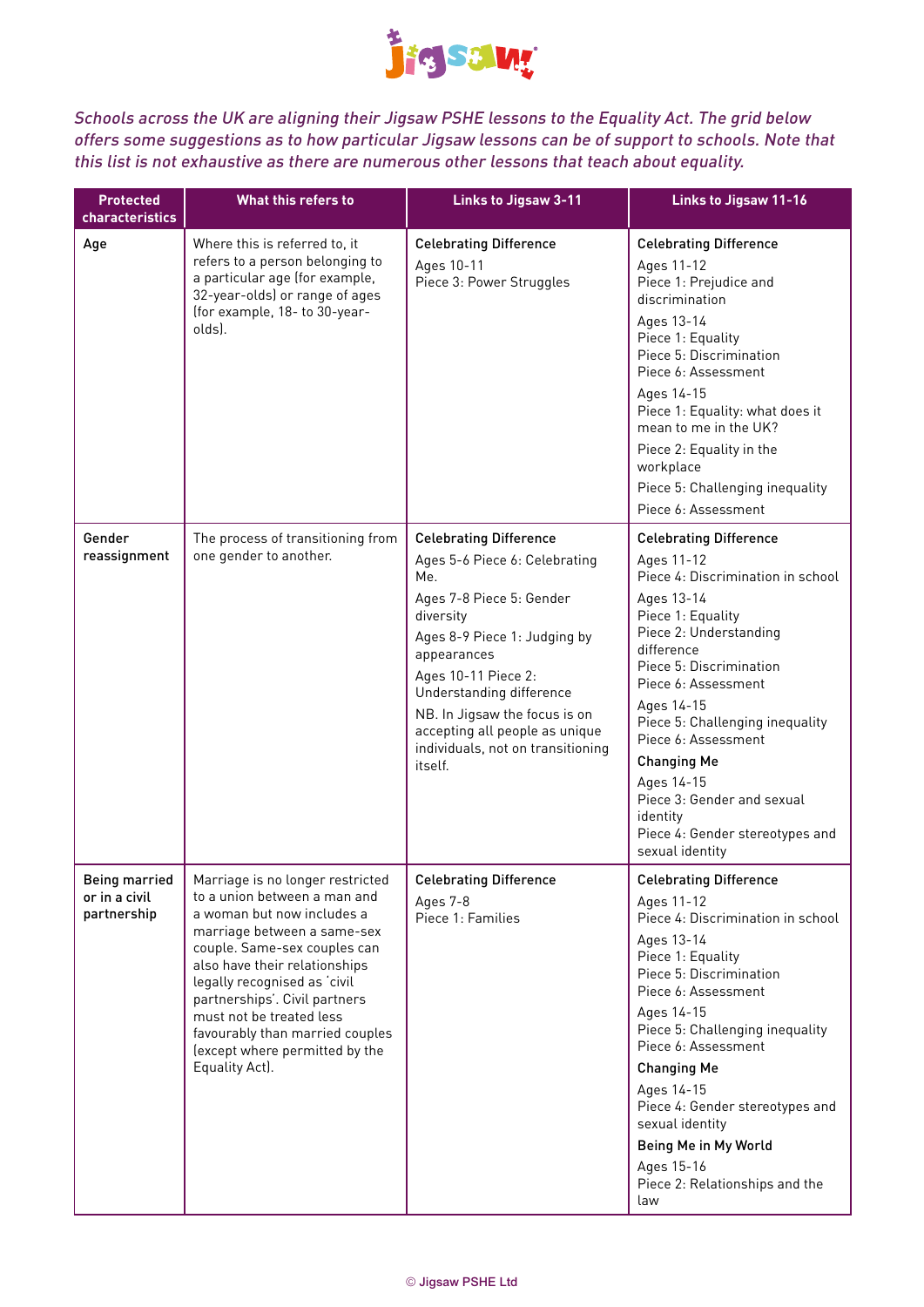

| <b>Being</b><br>pregnant or<br>on maternity<br>leave                      | Pregnancy is the condition of<br>being pregnant or expecting a<br>baby. Maternity refers to the<br>period after the birth, and is<br>linked to maternity leave in the<br>employment context. In the non-<br>work context, protection against<br>maternity discrimination is for<br>26 weeks after giving birth, and<br>this includes treating a woman<br>unfavourably because she is<br>breastfeeding. | <b>Celebrating Difference</b><br>Ages 3-4/4-5 Piece 3: Families<br>Ages 7-8 Piece 1: Families | <b>Celebrating Difference</b><br>Ages 11-12<br>Piece 4: Discrimination in school<br>Ages 13-14<br>Piece 1: Equality<br>Piece 5: Discrimination<br>Piece 6: Assessment<br>Ages 14-15<br>Piece 1: Equality: what does it<br>mean to me in the UK?<br>Piece 5: Challenging inequality<br>Piece 6: Assessment<br><b>Healthy Me</b><br>Ages 15-16<br>Piece 4: Pregnancy and choice                                                                 |
|---------------------------------------------------------------------------|--------------------------------------------------------------------------------------------------------------------------------------------------------------------------------------------------------------------------------------------------------------------------------------------------------------------------------------------------------------------------------------------------------|-----------------------------------------------------------------------------------------------|-----------------------------------------------------------------------------------------------------------------------------------------------------------------------------------------------------------------------------------------------------------------------------------------------------------------------------------------------------------------------------------------------------------------------------------------------|
| <b>Disability</b>                                                         | A person has a disability if<br>she or he has a physical or<br>mental impairment which has<br>a substantial and long-term<br>adverse effect on that person's<br>ability to carry out normal day-<br>to-day activities.                                                                                                                                                                                 | <b>Celebrating Difference</b><br>Ages 10-11 Piece 5: Celebrating<br>difference                | <b>Celebrating Difference</b><br>Ages 11-12<br>Piece 4: Discrimination in school<br>Ages 13-14<br>Piece 1: Equality<br>Piece 5: Discrimination<br>Piece 6: Assessment<br>Ages 14-15<br>Piece 1: Equality: what does it<br>mean to me in the UK?<br>Piece 2: Equality in the<br>workplace<br>Piece 5: Challenging inequality<br>Piece 6: Assessment                                                                                            |
| Race including<br>colour,<br>nationality,<br>ethnic or<br>national origin | Refers to the protected<br>characteristic of Race. It refers<br>to a group of people defined by<br>their race, colour, and nationality<br>(including citizenship) ethnic or<br>national origins.                                                                                                                                                                                                       | <b>Celebrating Difference</b><br>Ages 9-10<br>Piece 2: Racism                                 | See Jigsaw 11-16 and<br>Preventing Racism article and<br>mapping on the Community Area<br>of the 11-16 website                                                                                                                                                                                                                                                                                                                                |
| Religion,<br>belief or lack<br>of religion/<br>belief                     | Religion has the meaning usually<br>given to it but belief includes<br>religious and philosophical<br>beliefs including lack of belief<br>(such as Atheism). Generally,<br>a belief should affect your life<br>choices or the way you live for it<br>to be included in the definition.                                                                                                                 | <b>Celebrating Difference</b><br>Ages 9-10<br>Piece 1: Different Cultures                     | <b>Celebrating Difference</b><br>Ages 11-12<br>Piece 4: Discrimination in school<br>Ages 12-13<br>Piece 1: Prejudice and<br>discrimination<br>Piece 3: When things go right<br>Ages 13-14<br>Piece 1: Equality<br>Piece 5: Discrimination<br>Piece 6: Assessment<br>Ages 14-15<br>Piece 1: Equality: what does it<br>mean to me in the UK?<br>Piece 2: Equality in the<br>workplace<br>Piece 5: Challenging inequality<br>Piece 6: Assessment |
|                                                                           |                                                                                                                                                                                                                                                                                                                                                                                                        |                                                                                               |                                                                                                                                                                                                                                                                                                                                                                                                                                               |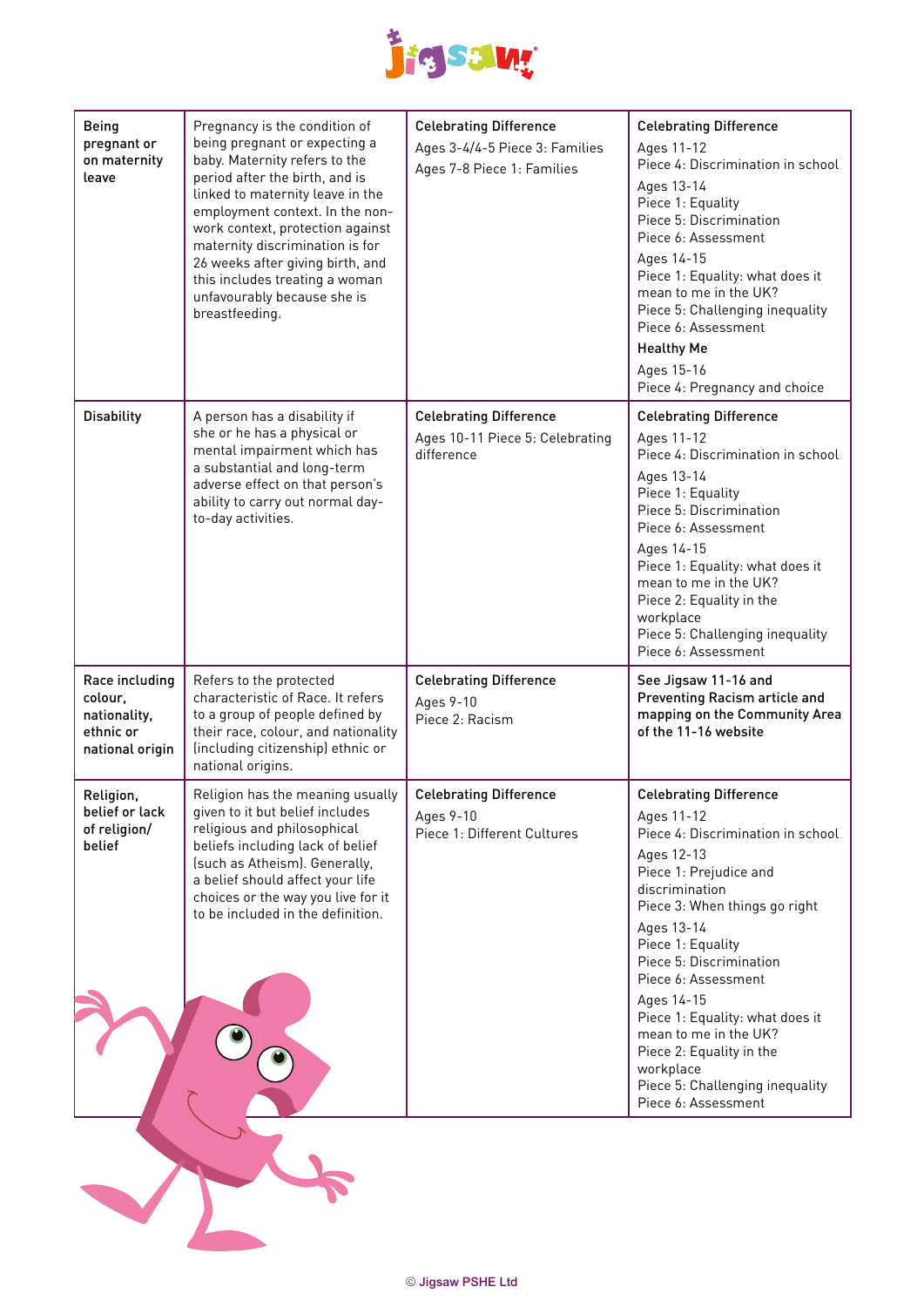

| Sex                   | A man or a woman.                                                                                          | <b>Celebrating Difference</b><br>Ages 6-7<br>Pieces 1&2: Boys and Girls            | <b>Celebrating Difference</b><br>Ages 11-12<br>Piece 3: Challenging stereotypes<br>Ages 13-14<br>Piece 1: Equality<br>Piece 5: Discrimination<br>Piece 6: Assessment<br>Ages 14-15<br>Piece 1: Equality: what does it<br>mean to me in the UK?<br>Piece 2: Equality in the<br>workplace<br>Piece 4: Power in relationships<br>Piece 5: Challenging inequality<br>Piece 6: Assessment                                                                                                                                                                                                                                                                                           |
|-----------------------|------------------------------------------------------------------------------------------------------------|------------------------------------------------------------------------------------|--------------------------------------------------------------------------------------------------------------------------------------------------------------------------------------------------------------------------------------------------------------------------------------------------------------------------------------------------------------------------------------------------------------------------------------------------------------------------------------------------------------------------------------------------------------------------------------------------------------------------------------------------------------------------------|
| Sexual<br>orientation | Whether a person's sexual<br>attraction is towards their own<br>sex, the opposite sex or to both<br>sexes. | <b>Celebrating Difference</b><br>Ages 10-11 Piece 4: Boyfriends<br>and girlfriends | <b>Celebrating Difference</b><br>Ages 11-12<br>Piece 4: Discrimination in school<br>Ages 12-13<br>Piece 4: Bullying<br>Ages 13-14<br>Piece 1: Equality<br>Piece 2: Understanding<br>difference<br>Piece 5: Discrimination<br>Piece 6: Assessment<br>Ages 14-15<br>Piece 1: Equality: what does it<br>mean to me in the UK?<br>Piece 2: Equality in the<br>workplace<br>Piece 5: Challenging inequality<br>Piece 6: Assessment<br><b>Changing Me</b><br>Ages 14-15<br>Piece 3: Gender and sexual<br>identity<br>Piece 4: Gender stereotypes and<br>sexual identity<br>Relationships<br>Ages 15-16<br>Piece 2: Gender diversity and<br>sexuality<br>Piece 3: Coming out as LGBT+ |



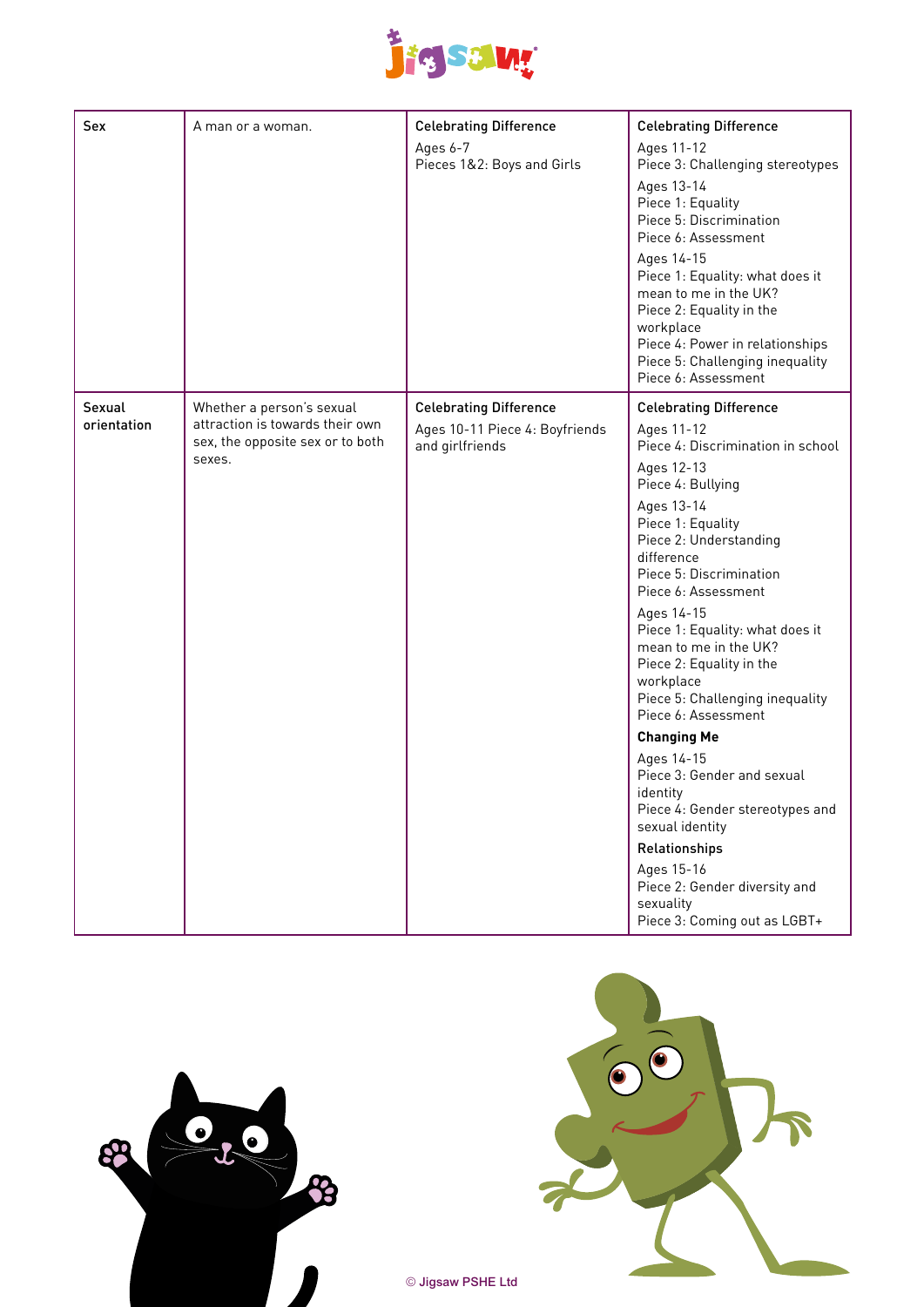

#### **Leadership and management and the DfE's statutory guidance**

From 1 September 2020, relationships education is compulsory for all primary school pupils and relationships and sex education (RSE) is compulsory for all secondary school pupils. However, due to the partial closure of schools during the COVID-19 pandemic, the DfE has announced that schools 'have flexibility over how they discharge their duty within the first year of compulsory teaching'. It has stated that schools:

- 'that are ready to teach these subjects and have met the requirements set out in the statutory guidance, including those relating to engagement with parents and carers, are encouraged to begin delivering teaching from 1 September 2020, or whenever is practicable to do so within the first few weeks of the new school year'
- 'that are not ready to teach the new subjects, or are unable to adequately meet the requirements because of the challenging circumstances, should aim to start preparations to deliver the new curriculum as soon as possible and start teaching the new content by at least the start of the summer term 2021'
- that are unable to start teaching the new subjects until the start of the summer term 2021, 'will need to decide how much of the content they will be able to cover. They should still be able to show how they will cover the whole curriculum in the future'

The DfE's statutory guidance contains information on what schools should do and sets out the requirements they must comply with when teaching relationships education, RSE and health education. If schools do not follow parts of the DfE's statutory guidance that state they should (or should not) do something, they will need to have good reasons for this.

#### **How can Jigsaw help?**

Jigsaw PSHE has written numerous documents and articles that support schools identify where and how they are delivering RSHE when using the Jigsaw materials. Those most relevant are:

[How Jigsaw fulfils the statutory requirements for Relationships Education and Health Education \(3-](https://www.jigsawpshe.com/jigsaw-pshe-fulfils-statutory-requirements-for-relationships-rse-and-health-education/) [11\) and 11-16 version](https://www.jigsawpshe.com/jigsaw-pshe-fulfils-statutory-requirements-for-relationships-rse-and-health-education/)

[Equality Act and the protected characteristics](https://www.jigsawpshe.com/jigsaw-pshe-covers-the-equality-act-and-protected-characteristics/)

[How does Jigsaw deal with LGBT+ relationships](https://www.jigsawpshe.com/how-does-jigsaw-deal-with-lgbtq-relationships-in-jigsaw-3-11/)

[Preventing racism with Jigsaw 3-11](https://www.jigsawpshe.com/jigsaw-3-11-preventing-racism/)

[Preventing racism with Jigsaw 11-16](https://www.jigsawpshe.com/wp-content/uploads/2020/06/Preventing-Racism-with-Jigsaw-11-16.pdf)

[How Jigsaw 11-16 supports the Prevent strategy](https://www.jigsawpshe.com/how-jigsaw-11-16-supports-the-prevent-strategy/)

[Jigsaw 11-16 and the Ofsted Education Inspection Framework](https://www.jigsawpshe.com/jigsaw-11-16-and-ofsted-education-inspection-framework/)

[How does Jigsaw PSHE support evidencing intent,](https://www.jigsawpshe.com/how-does-jigsaw-pshe-support-evidencing-intent-implementation-and-impact/)  [implementation and impact \(in Jigsaw 3-11\)?](https://www.jigsawpshe.com/how-does-jigsaw-pshe-support-evidencing-intent-implementation-and-impact/)

Other articles of use to schools include Safeguarding and Consent, Jigsaw's Approach to FGM and Sensitive Issues, and Autism and Jigsaw. They explain how many different potentially vulnerable young people are supported through the Jigsaw content, and also how all pupils are gently made aware of their rights and responsibilities in their local and wider communities.

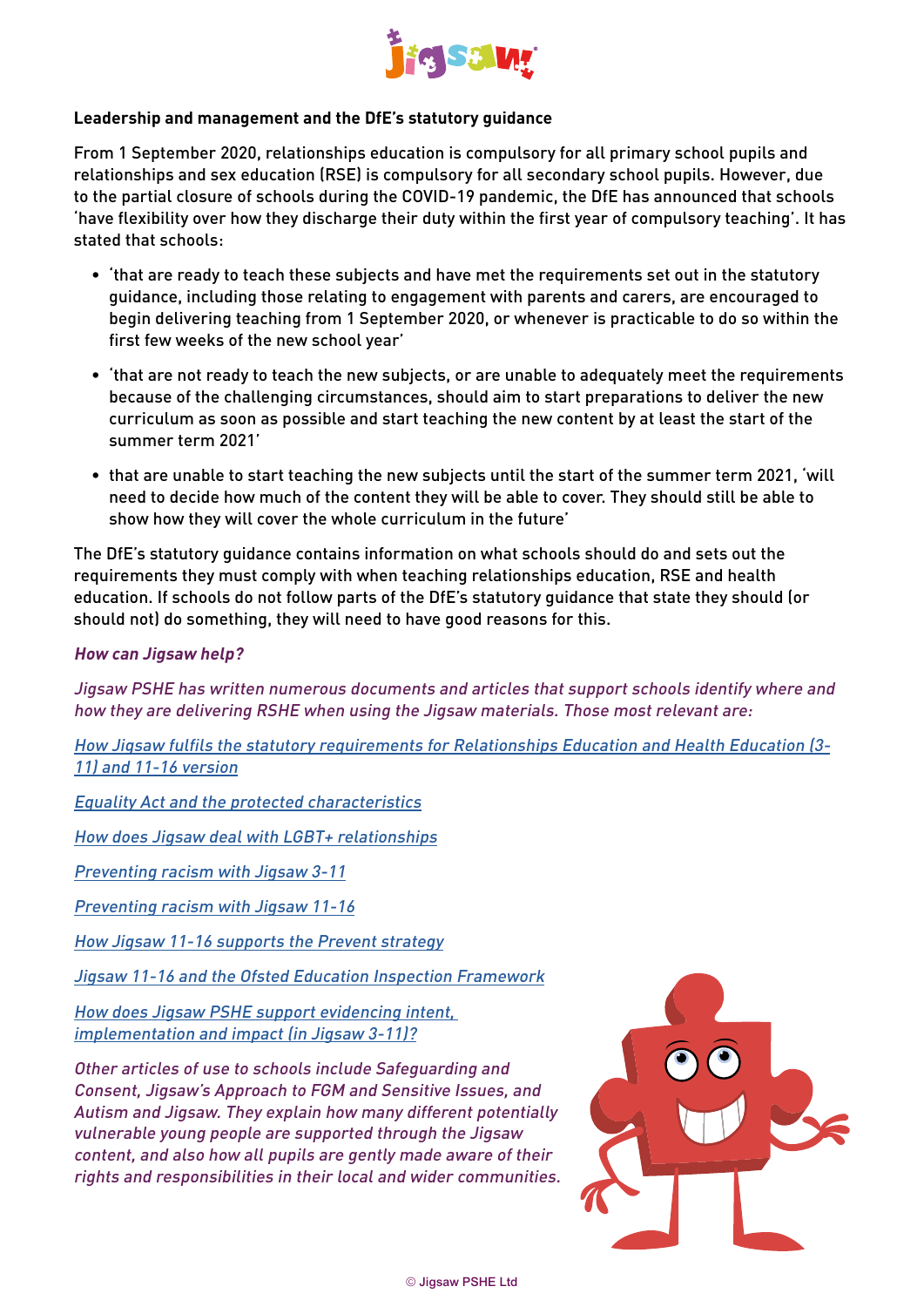

### **Requirements in the DfE's statutory guidance**

The DfE's statutory guidance requires that all schools must:

- have an up-to-date policy, which is made available to parents and others and consult parents in developing and reviewing that policy in all cases
- take into account the age and religious background of all pupils and ensure that their teaching is appropriate to their age and religious background, to ensure that the topics outlined in the statutory guidance are appropriately handled
- comply with the relevant provisions of the Equality Act 2010, including that they:
	- o must not unlawfully discriminate against pupils by treating them less favourably because they have one or more of the protected characteristics
	- o must make reasonable adjustments to alleviate disadvantage, for example by taking positive action to deal with particular disadvantages affecting a group because of a protected characteristic. The statutory guidance gives the example of taking positive action to support girls if there is evidence that they are being disproportionately subjected to sexual harassment
- make relationships education and/or RSE accessible for all pupils, including those with special educational needs and disabilities
- ensure that teaching reflects the law (including the Equality Act 2010) as it applies to relationships, so that young people clearly understand what the law allows and does not allow, and the wider implications of decisions they may make
- ensure that the materials used to support teaching are appropriate for the age and maturity of pupils and sensitive to their needs
- ensure that the needs of all pupils are appropriately met, and all pupils understand the importance of equality and respect
- ensure that teaching is sensitive and age-appropriate in approach and content
- work closely with parents in all cases when planning and delivering the subjects, ensuring that parents know what will be taught and when, and clearly communicate the fact that parents have the right to request that the child be withdrawn from some or all of sex education delivered as part of statutory RSE

The DfE expects secondary schools, state-funded or independent, to deliver teaching on LGBT relationships and encourages primary schools to do so.